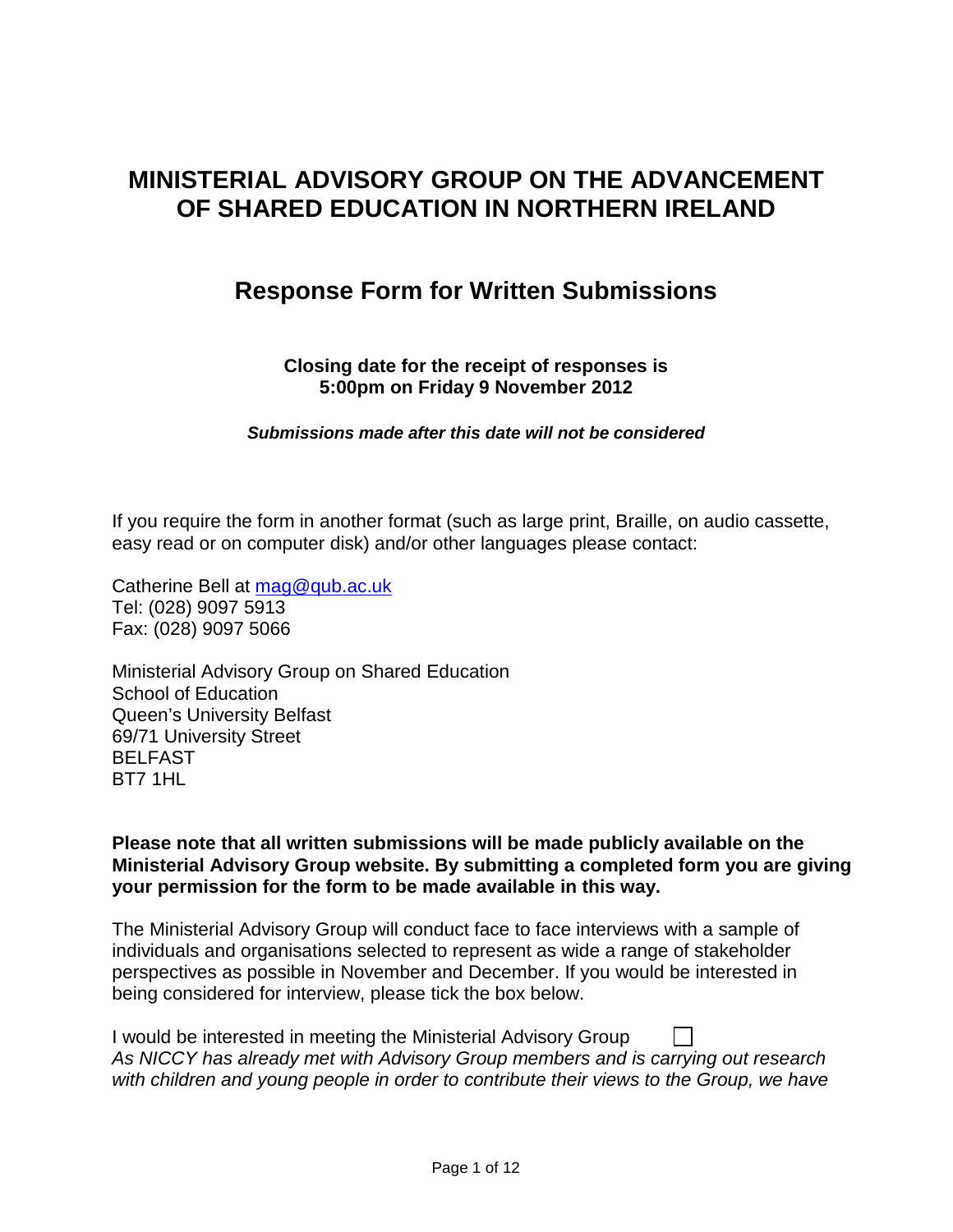*not ticked the above box. However, if the MAGASE would find it helpful to meet again in the context of our submission below, we would be happy to do so.* 

## **1. RESPONDENT DETAILS**

| Name:                         | Patricia Lewsley-Mooney                              |
|-------------------------------|------------------------------------------------------|
| Organisation (if applicable): | NI Commissioner for Children and Young People        |
| Address:                      | Equality House, 7-9 Shaftesbury Square, Belfast, BT2 |
|                               | 7DP                                                  |
|                               |                                                      |
| Telephone Number:             | 028 90311616                                         |
| Fax Number:                   | 028 90314545                                         |
| $E$ -mail:                    | pamela@niccy.org (PA to the Commissioner)            |
|                               |                                                      |
| I am responding:              | As an individual<br>On behalf of an organisation     |
| (Please tick one box)         |                                                      |

## **2. DEFINITIONS**

#### **The following definitions have been provided as part of the terms of reference for this review:**

**Education:** includes pre-school education, early years services, primary schools (including nursery schools), post-primary schools, special education provision and youth services.

**Shared education:** means the organisation and delivery of education so that it:

- meets the needs of, and provides for the education together of learners from all Section 75 categories and socio-economic status;
- involves schools and other education providers of differing ownership, sectoral identity and ethos, management type or governance arrangements; and
- delivers educational benefits to learners, promotes the efficient and effective use of resources, and promotes equality of opportunity, good relations, equality of identity, respect for diversity and community cohesion.

**Section 75 categories:** Section 75 and Schedule 9 to the Northern Ireland Act 1998 places a statutory obligation on public authorities to have due regard to the need to promote equality of opportunity:

- between persons of different religious belief, political opinion, racial group, age, marital status or sexual orientation;
- between men and women generally;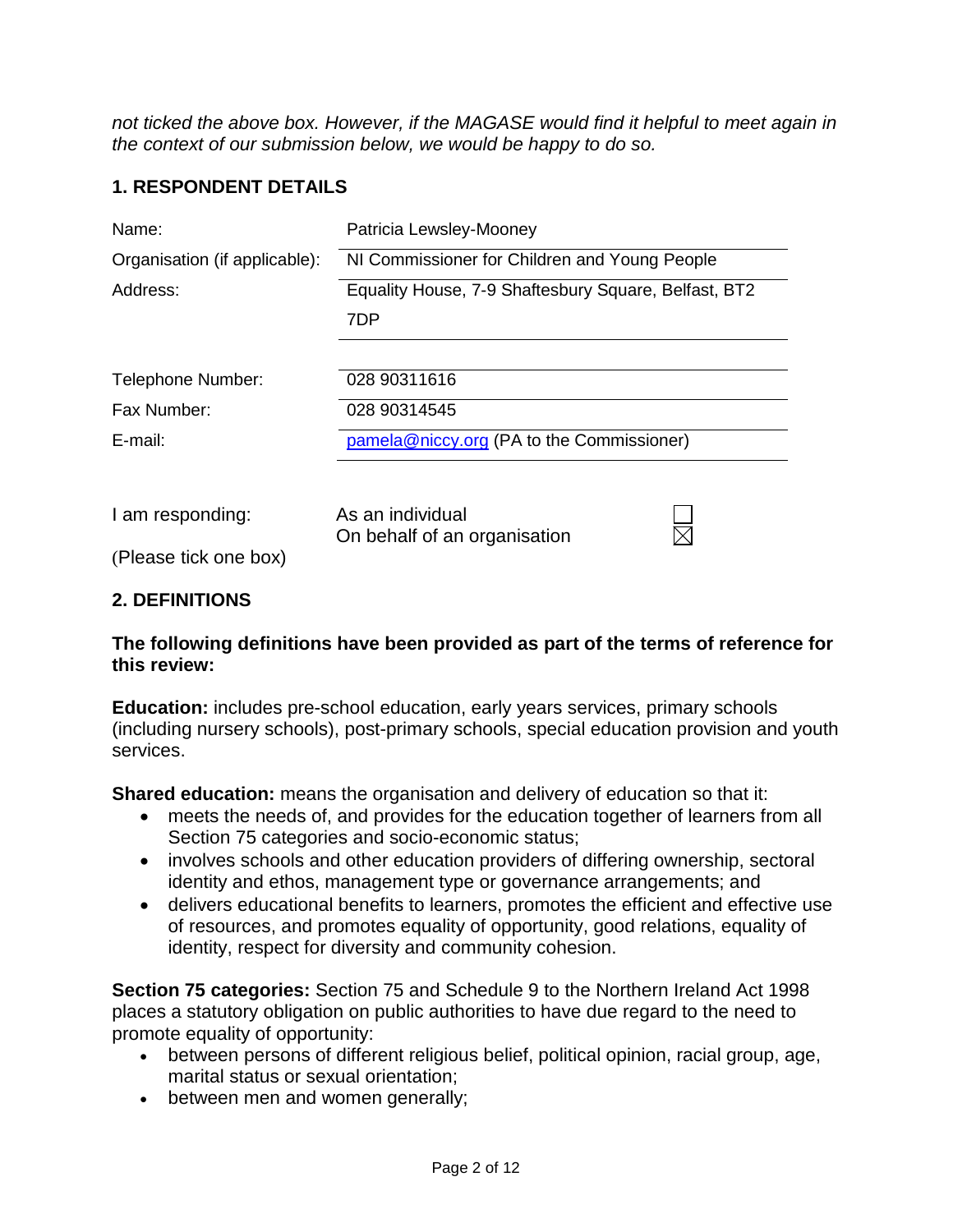- between persons with a disability and persons without; and
- between persons with dependants and persons without.

## **3. QUESTIONS**

At the outset of this submission, it is important to highlight that the Children's Commissioner's office is currently undertaking research with children and young people to gather their views and experiences about the issues explored through the questions below. We will be feeding through the findings from our work with children and young people to the Ministerial Advisory Group (MAGASE). The findings of our work will also help to inform our own positions on the issues.

## **Question 1**

## **Given the definition of shared education outlined above, what are your views on the best way to advance shared education in Northern Ireland?**

NICCY welcomes the MAGASE's adoption of a rights-based approach to its work in accordance with the United Nations Convention on the Rights of the Child (UNCRC) and additional international standards. The children's rights framework identified by the  $MAGASE<sup>1</sup>$  $MAGASE<sup>1</sup>$  $MAGASE<sup>1</sup>$  should be adhered to by the Department of Education in developing subsequent policy or making subsequent policy decisions in support of the advancement of shared education in Northern Ireland.

The United Nations Committee on the Rights of the Child advises that the success of a children's rights-based approach to education lies in a balance being struck, *"which succeeds in reconciling diverse values through dialogue and respect for difference"* [2](#page-2-1) *.* The challenge is to find a balance, for example, between engaging in efforts to develop respect among children for their *"own cultural identity, language and values",* and in engaging in "*efforts to promote understanding, tolerance and friendship among all peoples"* [3](#page-2-2) .

Given the diversity of school types and parental preferences towards a variety of types of educational provision in Northern Ireland, it will be a challenge for the Department to identify one model with which all sectors of the community in Northern Ireland will be satisfied.

From NICCY's point of view, education policies must have a clear focus on addressing disadvantage and improving experiences for the most vulnerable groups, particularly

 $1$  From:

<span id="page-2-0"></span>[http://www.qub.ac.uk/schools/SchoolofEducation/MinisterialAdvisoryGroup/Filestore/Filetoupload,343184,](http://www.qub.ac.uk/schools/SchoolofEducation/MinisterialAdvisoryGroup/Filestore/Filetoupload,343184,en.pdf) [en.pdf.](http://www.qub.ac.uk/schools/SchoolofEducation/MinisterialAdvisoryGroup/Filestore/Filetoupload,343184,en.pdf) <sup>2</sup> UN Committee on the Rights of the Child (2001) *General Comment Number 1 on The Aims of Education*

<span id="page-2-1"></span><sup>(</sup>Geneva: United Nations) at paragraph 4.

<span id="page-2-2"></span>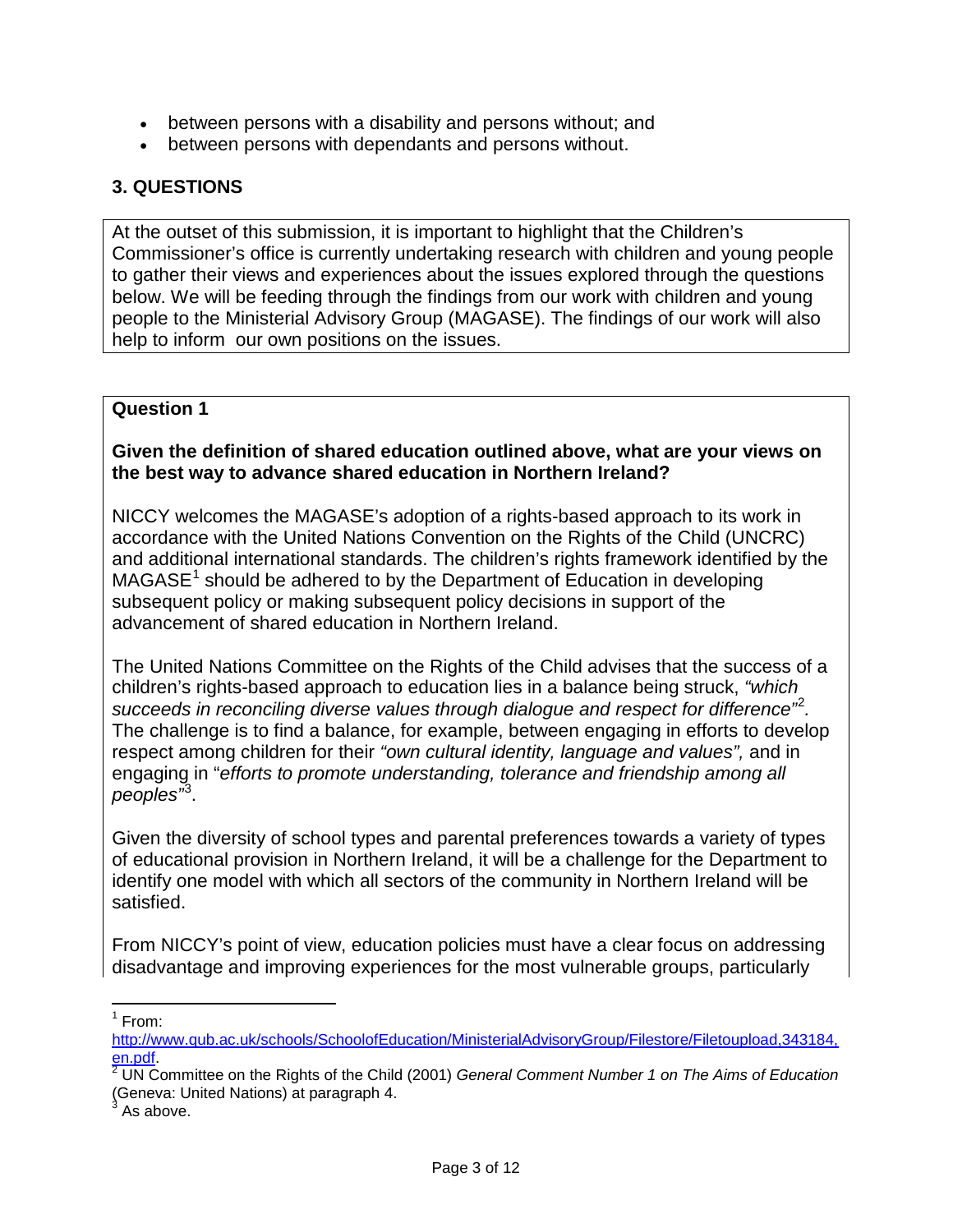children and young people of low socio-economic status and those experiencing poverty. It is well established that a number of groups of children and young people in Northern Ireland are at greater risk of experiencing educational disadvantage and/or lower educational attainment than others $4$ , including for example, children living in poverty; Protestant boys in low socio-economic groups; children with disabilities and/or special educational needs; Traveller children; black and minority ethnic children; children for whom English is an additional Language; young people with caring responsibilities; care-experienced children and young people; gay, lesbian, bisexual and transgender young people; children and young people who are excluded from school; children and young people in alternative education provision.

There are two relevant recommendations from the UN Committee on the Rights of the Child regarding education provision in Northern Ireland in its 2008 Concluding Observations in respect of the UK's compliance with the UNCRC. Firstly, the UN Committee, recommended that the Executive, in the Committee's own words, *"Take measures to address segregation of education in Northern Ireland"*, and secondly, *"put an end to the two-tier culture in Northern Ireland by abolishing the 11+ transfer test and ensure that all children are included in admission arrangements in post-primary schools"* (NICCY's position in respect of academic selection is highlighted in our response to Question 2).

In terms of the former, the initiation of the current exploratory process by the MAGASE is clearly to be welcomed. In terms of 'advancing shared education' in Northern Ireland, clarification is required in respect of the relationship between 'shared education' according to the definition that the Department has outlined in the terms of reference to the MAGASE and 'integrated schools'. The key recommendation from the Bain report was that the Department *"should make clear that, in discharging its legislative duty in respect of integrated education, it is committed to facilitating and encouraging a variety of approaches to integrating education within a framework of sustainable schools"*[5](#page-3-1) .

NICCY's current research with children and young people should identify what children and young people view as good practice in terms of both collaboration and integration.

The broad definition which the Department has applied to the term shared education implies that shared education should be delivered holistically through schools, rather than being confined to, for example, shared classes between post-primary schools of different management types or sectoral identities, in pursuit of the requirements of the entitlement framework. There is a need for clarification regarding the central concept and objective of shared education, as defined by the Department. NICCY would be particularly interested to hear if many respondents to the MAGASE's call for submissions have identified with shared education in the broadest sense, or if respondents continue to identify shared education in the sense of sharing across school

<span id="page-3-0"></span> $4$  See for example, reports by both NICCY and the Equality Commission for Northern Ireland, referenced in our response to Question 7 of this call for evidence.

<span id="page-3-1"></span><sup>&</sup>lt;sup>5</sup> The Bain Report (2006) *Schools for the Future: Funding Strategy, Sharing* (Bangor: Department of Education), page 162.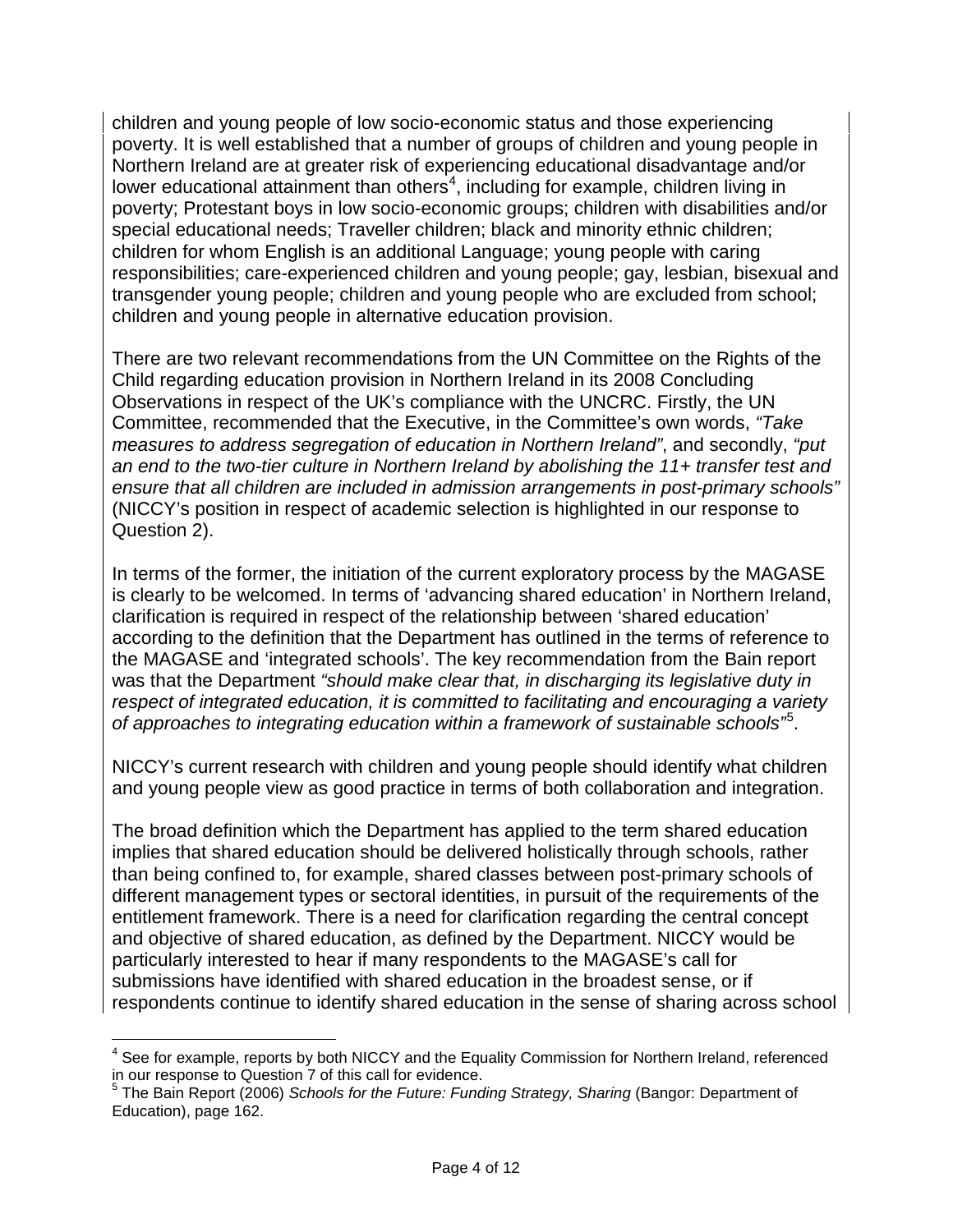management types and sharing across community backgrounds. In short, there needs to be clear criteria in terms of what constitutes 'shared education' in practice<sup>[6](#page-4-0)</sup>.

It is also important to clarify the link between the Department's 'Community Relations, Equality and Diversity' (CRED) policy and any future decision-making in respect of shared education.

In terms of progressing collaboration in practice, shared education will require a strong commitment at the senior management level within schools and other educational establishments. Boards of Governors must also be fully on board. Shared education in the sense of sharing of classes or staff among schools and other institutions will require a significant degree of flexibility among schools and teaching staff, essentially putting the needs and requirements of pupils first and foremost, which will, in any case, be a central focus for all good schools. We recognise that flexibility may be a greater issue for post-primary schools than primary schools.

In advancing shared education, there must also be a role for the Education and Training Inspectorate (ETI) in terms of encouraging and acknowledging good practice among educational institutions, and ensuring that the focus is not solely directed at postprimary level.

Children and young people themselves must also be encouraged to have a role in planning 'shared' provision and to understand the rationale and purpose of any initiative in line with the principle of 'evolving capacities'. Therefore, for example, in advance of commencing a programme, school staff/youth sector staff should consult with and work with children and young people to talk through and resolve any issues or concerns they may have, with a view to ensuring that their needs are met.

## **Question 2**

## **What do you feel are the barriers to advancing shared education in Northern Ireland?**

Shared education presents a major challenge for educational or youth sector services in communities where deep divisions remain in respect of political, religious, cultural and/or other identities, where the majority of the pupils identify with opposing viewpoints, or where there is a particular feeling of mistrust between different communities. In some cases, the division may lie with children and young people themselves, while in others, the challenge may sit with parents or guardians. This could present a particular barrier, for example, in a case where a post-primary school delivers particular GCSE or A Level subjects in partnership with a neighbouring school. There may be examples of parents who do not wish for their child to study with the

<span id="page-4-0"></span><sup>6</sup> Colin Knox elaborates on this point in *Community Engagement in the Education Policy Debate*, July 2012.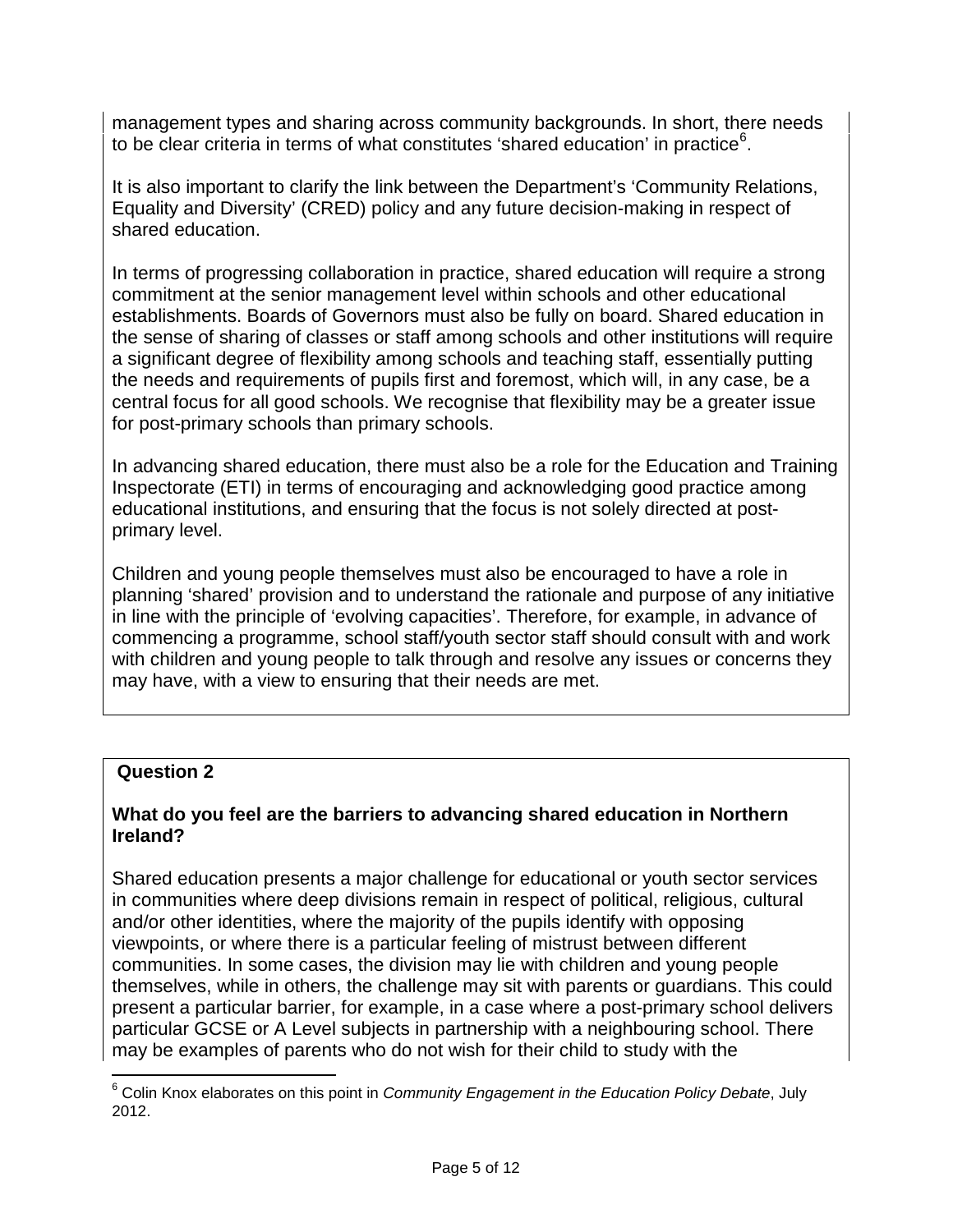neighbouring school, which could impact on whether the young person is able to opt to study a particular subject. Examples of good practice where schools have overcome such scenarios would be helpful to consider.

There also may be instances where the challenge of collaboration between educational settings of different religious, cultural and/or political ethos lies simply in the fact that the majority of the population of the general geographical area identifies with one particular community in Northern Ireland. Therefore the majority of educational establishments in a given area may identify with one of the two main religious communities in Northern Ireland.

In NICCY's view, academic selection at post-primary transfer remains a significant barrier to shared education, particularly on the grounds of socio-economic status. For example, Department of Education figures for 2011/12 reveal that 27% of pupils in nongrammar post-primary schools were entitled to free school meals, compared to 7.1% of grammar school pupils in 2011/12 (referenced at Question 7 below). NICCY's report on pupils' experiences of the transfer process during 2009/10 (referenced in our response to Question 7 below) also highlighted that an analysis of the data from the 2010 Kids' Life and Times survey (referenced at Question 7 below) indicated that pupils from lower income families were less likely to have sat the entrance tests in 2010 than pupils from higher income families. Observations made by some teachers NICCY interviewed for our transfer report corroborated this finding.

NICCY favours the withdrawal of academic selection. However if academic selection is going to remain, the Department of Education must acknowledge this and take into account the continuing detrimental impact it will have on the successful promotion of shared education for children and young people of low socio-economic backgrounds. NICCY would surmise, for example, that some parents of young people attending grammar schools , or indeed some young people themselves, may disagree with the notion of collaboration between grammar and non-grammar schools in curricular activities. The Department of Education must consider the implications of this and consider how such barriers can be overcome.

Collaboration between schools attended mostly by children and young people from affluent backgrounds and schools attended mostly by young people from less affluent backgrounds may also present a challenge in terms of finding common ground. The Department should consider existing models of good practice in this area and consider how these might be replicated.

Variability among schools in terms of educational outcomes may also present a barrier. For example, if there are two post-primary schools (either grammar or non-grammar) situated in the same locality, and one is a much 'higher achieving' school than the other, there may be a reluctance on the part of parents, teachers and senior management in the 'higher achieving' school for pupils from the two schools to learn together in case this has a detrimental impact on pupils' educational attainment. This may be an issue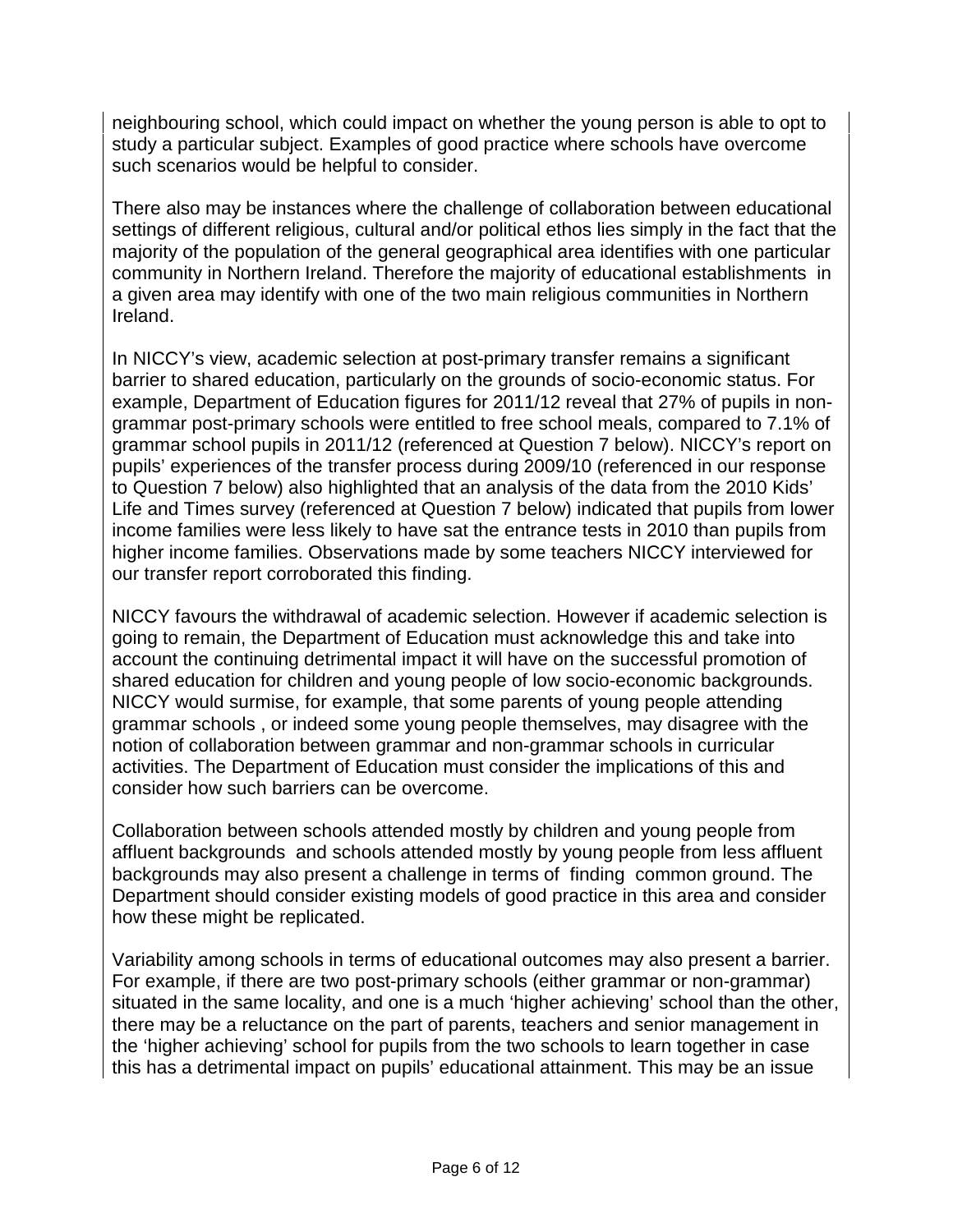which school senior management believe they should consider in making a decision about whether to pursue a shared education initiative.

Funding may be identified by schools and other establishments as a major factor affecting whether a school can establish or maintain a shared education initiative. Initiatives may be programme-funded and therefore may only have a certain lifespan, and schools may therefore have to find other avenues in order to maintain provision.

For post-primary schools in particular, logistical issues such as distance, travel and transport between schools; school timetables; communication between schools; and differences in school rules or policies, are all practical issues which a school will have to spend significant time in addressing at the planning stages.

## **Question 3**

**How should the advancement of shared education meet the needs of, and provide for the education together, of learners from all Section 75 categories (outlined above) and all socio-economic backgrounds? Have you any particular experiences or advice to share in relation to any of these groups?**

We would refer to Article 29 of the UNCRC on 'the aims of education'. Good practice sharing initiatives should promote the development of children's personality, talents and mental and physical abilities to their fullest potential, and respect for human rights (Article 29(1)(a) and (c)). They should also prepare children for later life, promoting 'understanding, peace, tolerance, equality of sexes, and friendship among all peoples' (Article 29(1)(d)).

Examples of good practice and collaborative working across the range of sectors, including early years', pre-school provision, primary provision, post-primary provision, special schools and further education should particularly be considered.

Due to the requirements of the entitlement framework, there may be an emphasis on shared education within post-primary provision, however, it is important that shared education is also emphasised from the child's earliest development, through early years'/pre-school provision and primary provision.

Greater visibility must be given to the rights, needs and experiences of children and young people with special educational needs and/or a disability. SEN provision is a major concern for the Children's Commissioner's office, and currently around a quarter of all enquiries to NICCY's Legal and Casework Team relate to special educational needs provision. NICCY would recommend that schools which achieve high standards in meeting the needs of pupils with special educational needs also be considered as models of good practice. It is essential that the advancement of shared education is supported by appropriate education policies, and in this regard, it is important to note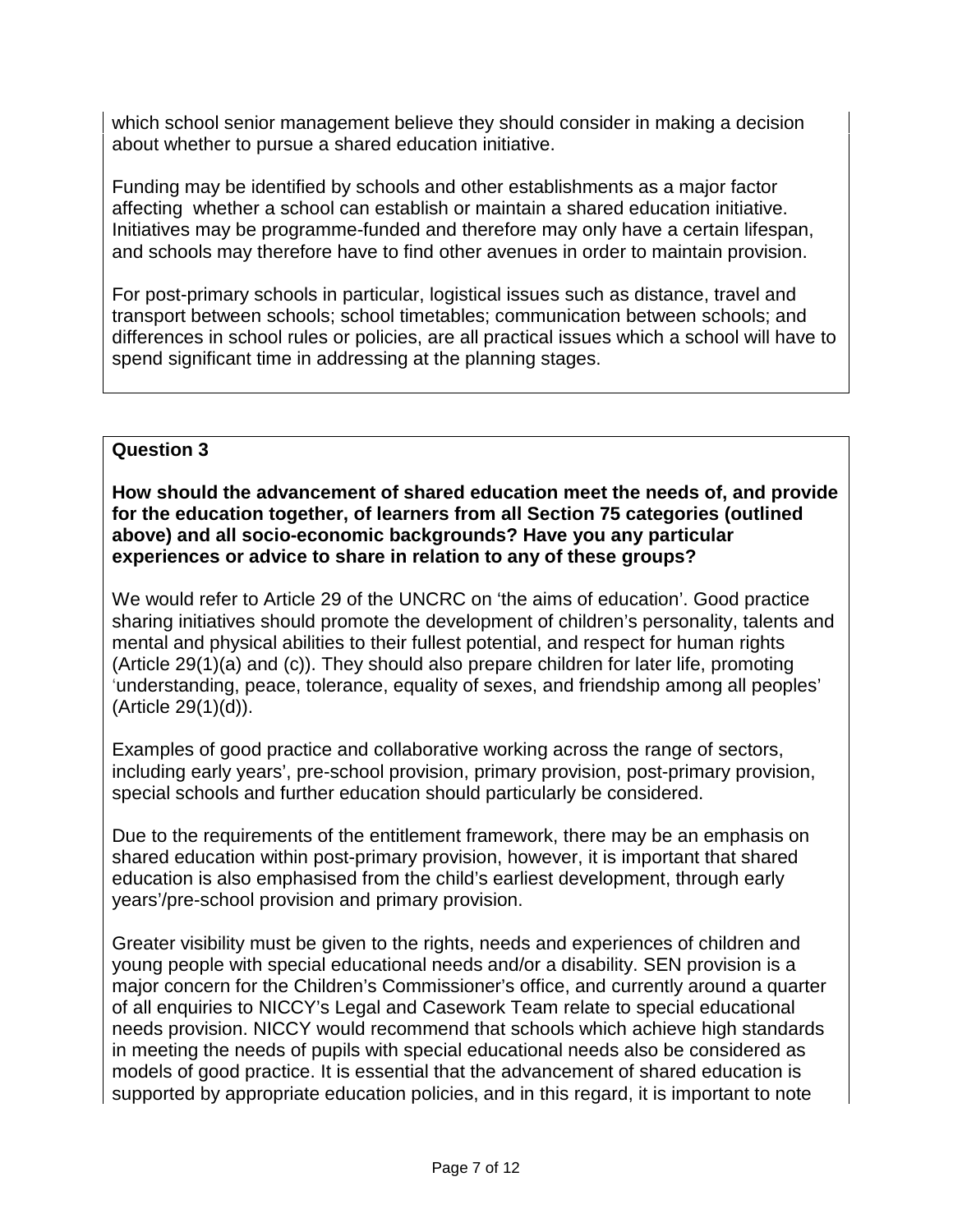the Commissioner's particular concerns regarding the Department's new SEN and Inclusion policy, and in particular, our fear that the new policy may have a detrimental impact on the principle of inclusion of children with SEN within 'mainstream schools', and could potentially result in a retrogressive system (NICCY papers are referenced at Question 7).

Case studies of successful integrated schools and successful sharing partnerships should also be disseminated Leaders of such schools may also be useful sources of advice and expertise in terms of moving forward sharing across all schools. We would also refer back to our comments above in respect of academic selection at Question 2.

The findings of the Northern Ireland Assembly Committee for Education Inquiry into Successful Post-Primary Schools Serving Disadvantaged Communities may also be useful to note (referenced at Question 7).

As a final point, in light of the Department's emphasis on the Section 75 categories within the definition of shared education, NICCY would be particularly interested in the potential for shared education to address negative attitudes within education provision towards gay, lesbian, bisexual and transgender young people. Again, it would be extremely helpful if examples of good practice could be highlighted and sensitively shared between schools.

## **Question 4**

**How do you think the advancement of shared education might address issues such as ethos and identity? Please comment specifically on how such issues can best address the right of learners to participation, safety and welfare, and dignity and respect in educational settings.** 

We would once again refer to Article 29 of the UNCRC on 'the aims of education'. Good practice sharing initiatives should promote the development of children's personality, talents and mental and physical abilities to their fullest potential, and respect for human rights (Article 29(1)(a) and (c)). They should also prepare children for later life, promoting 'understanding, peace, tolerance, equality of sexes, and friendship among all peoples' (Article 29(1)(d)), and furthermore, promote the inclusion of the different Section 75 identities, including multiple identities, within learning.

Section 39(7) of the draft Education Bill, introduced in the Assembly in 2 October 2012 introduces a requirement for the appointment of persons to the Boards of Governors of a school appearing to be committed to the school 'ethos'. It would be important to consider how such a requirement would sit with respect to a policy of 'shared education' which **'**meets the needs of, and provides for the education together of learners from all Section 75 categories and socio-economic status' and 'involves schools and other education providers of differing ownership, sectoral identity and ethos, management type or governance arrangements', according to the definition provided.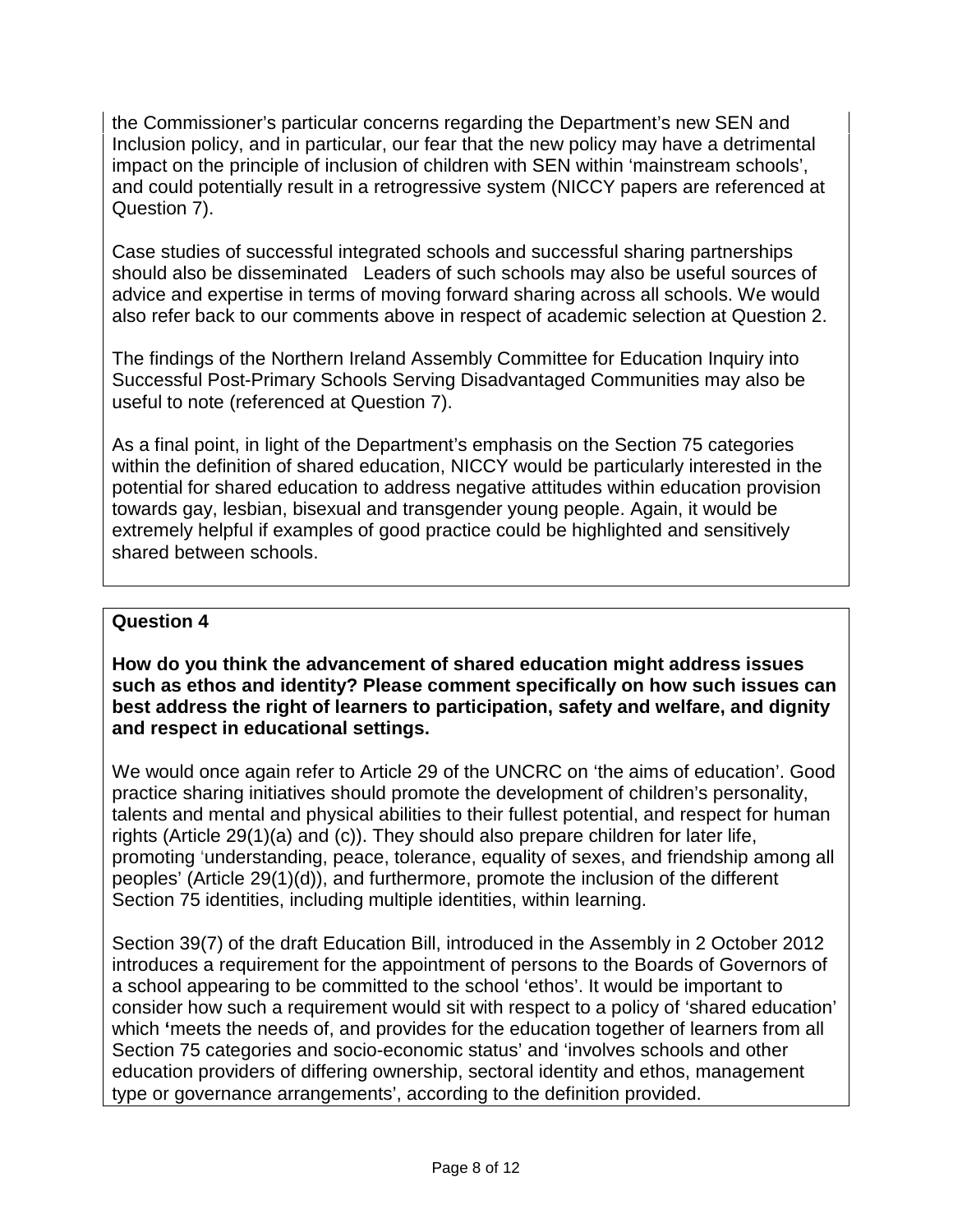In terms of rights in respect of safety and welfare, Article 3 of the UNCRC dictates that the best interests of children and young people must be a primary consideration within decision-making. The key focus within educational provision should be to ensure that the needs of all children and young people are at the forefront of all decision-making.

In respect of rights relating to safety, dignity and respect in educational settings, emerging findings from the module of questions on shared education commissioned from ARK in the 2011 Kids' Life and Times survey, reveal that issues such as bullying may be a significant concern for Primary 7 pupils in considering a number of the shared education survey questions. NICCY will report on this issue in further detail directly to the MAGASE. Fear of bullying is also an issue which is emerging in NICCY's current consultations with Primary 5s and Primary 6s. In terms of NICCY's own experience, bullying continues to be a predominant theme within enquiries to NICCY's Legal and Casework Team. This is an issue which we will consider in further detail as findings from our research emerge. However, it is possible to state for the purposes of this submission that preparation of children and young people for participation in shared education programmes should be a major focus in terms of encouraging the success of such initiatives.

In terms of participation rights, where children and young people play a part in the planning or outworking of a shared education initiative, this could promote a sense of ownership of the programme or even allow them to play an active role in bringing down barriers. Through our consultations with young people, NICCY has heard positive experiences of young people who act as 'mentors' to younger pupils from neighbouring schools who travel to the school to participate in a collaborative initiative. They have explained that their role involves them 'mentoring' younger pupils to ensure that they are feeling safe and welcome. On a more basic level in respect of participation rights, shared education may also play an important role in addressing barriers where children and young people actively engage with each other through learning. For example, in terms of collaborative sports provision, where children and young people can play practical games, mix together in teams, and learn to play each other's sports.

Shared education could provide a further useful mechanism for implementing participation rights in cases where participative structures such as school councils, where effectively established, are availed of as a method of shared education. For example, joint school councils may be established. In other instances, an effective school council might also provide a forum for pupils to assist school senior management and/or board of governors to plan shared education initiatives.

## **Question 5**

**What are the implications of advancing shared education for the curriculum and the types of knowledge and skills that are taught in educational settings? Please**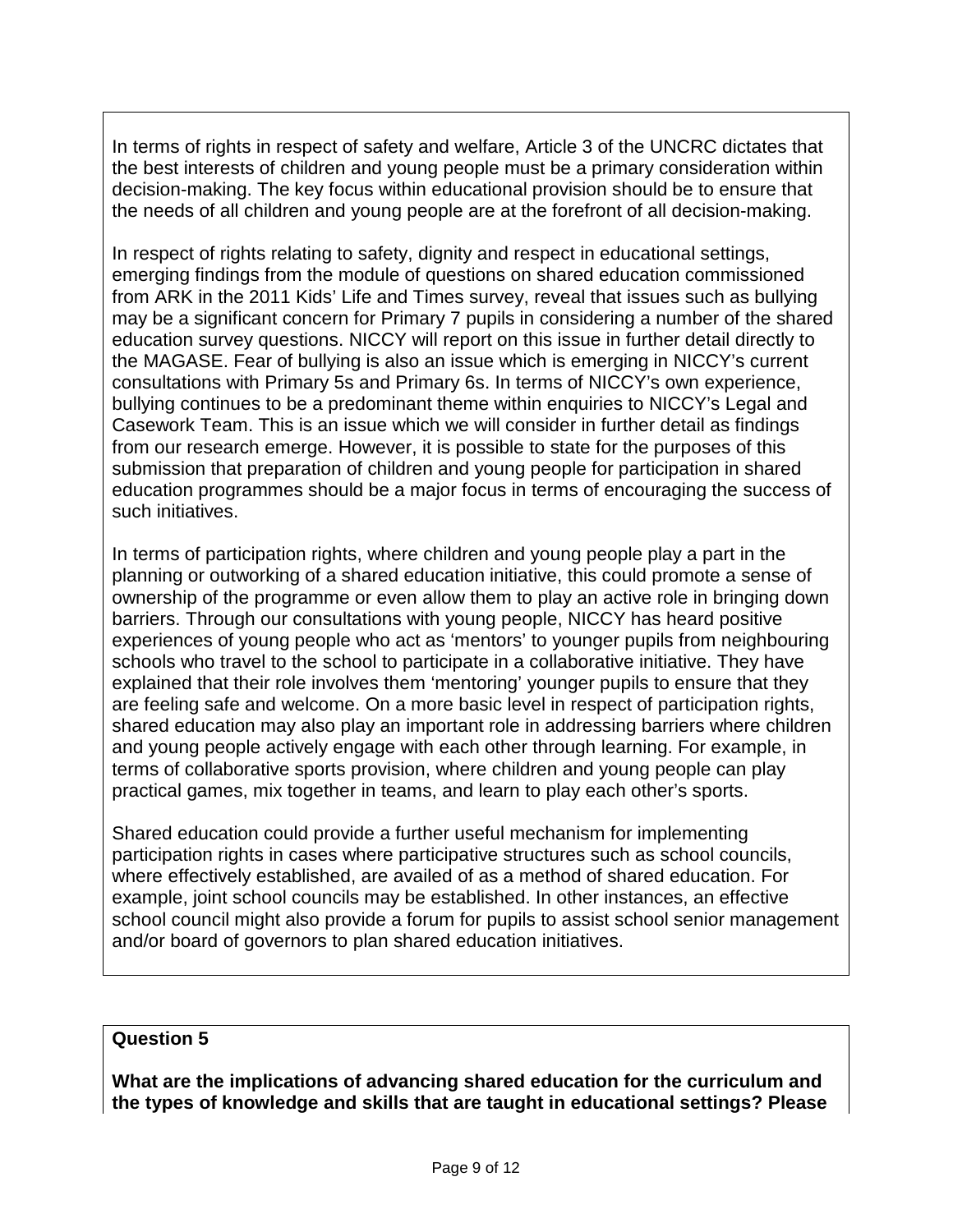## **comment specifically on how the right of learners to develop a broad range of essential life skills should be met.**

In light of the revised curriculum and the requirements of the entitlement framework, shared education is particularly relevant to education provision.

As well as seeking to increase standards of educational attainment in Northern Ireland, it is essential that education provision is delivered in a manner which reflects the aims of education as set out in Article 29 of the UNCRC, referenced above. In schools where there is a major focus on academic attainment, the added benefits of shared education in the sense of developing pupils' essential life skills and promoting positive attitudes such as 'tolerance' and 'friendships among all peoples' should be promoted.

The requirements of the entitlement framework may necessitate sharing/collaboration between post-primary schools, particularly where schools' finances may prevent them from offering a full complement of subjects.

## **Question 6**

## **How do you think shared education can be advanced in ways that ensure equality of opportunity and access to education for all learners?**

The Department must set a clear definition of what constitutes shared education in practice and demonstrate how pupils, representative of all Section 75 groups and socioeconomic status, might be effectively and meaningfully involved. The MAGASE should play a key role in advising on the 'operational' definition, and we anticipate that NICCY's research with children and young people will contribute to this. There is a need for creative approaches to be promoted that would make shared education relevant and meaningful to the range of identities represented by children and young people across NI.

It is essential to find solutions to the barriers to shared education, including those we have outlined in our response to Question 2 above, and particularly our comments in respect of academic selection at post-primary transfer. It is also important to take into account the issue of rising child poverty and the increased proportion of children with free school meal entitlement across a number of schools.

Children and young people, parents and guardians and communities must also be brought on board. The evidence of the benefits of shared education must be promoted to every education sector if communities as a whole are to recognise its value.

## **Question 7**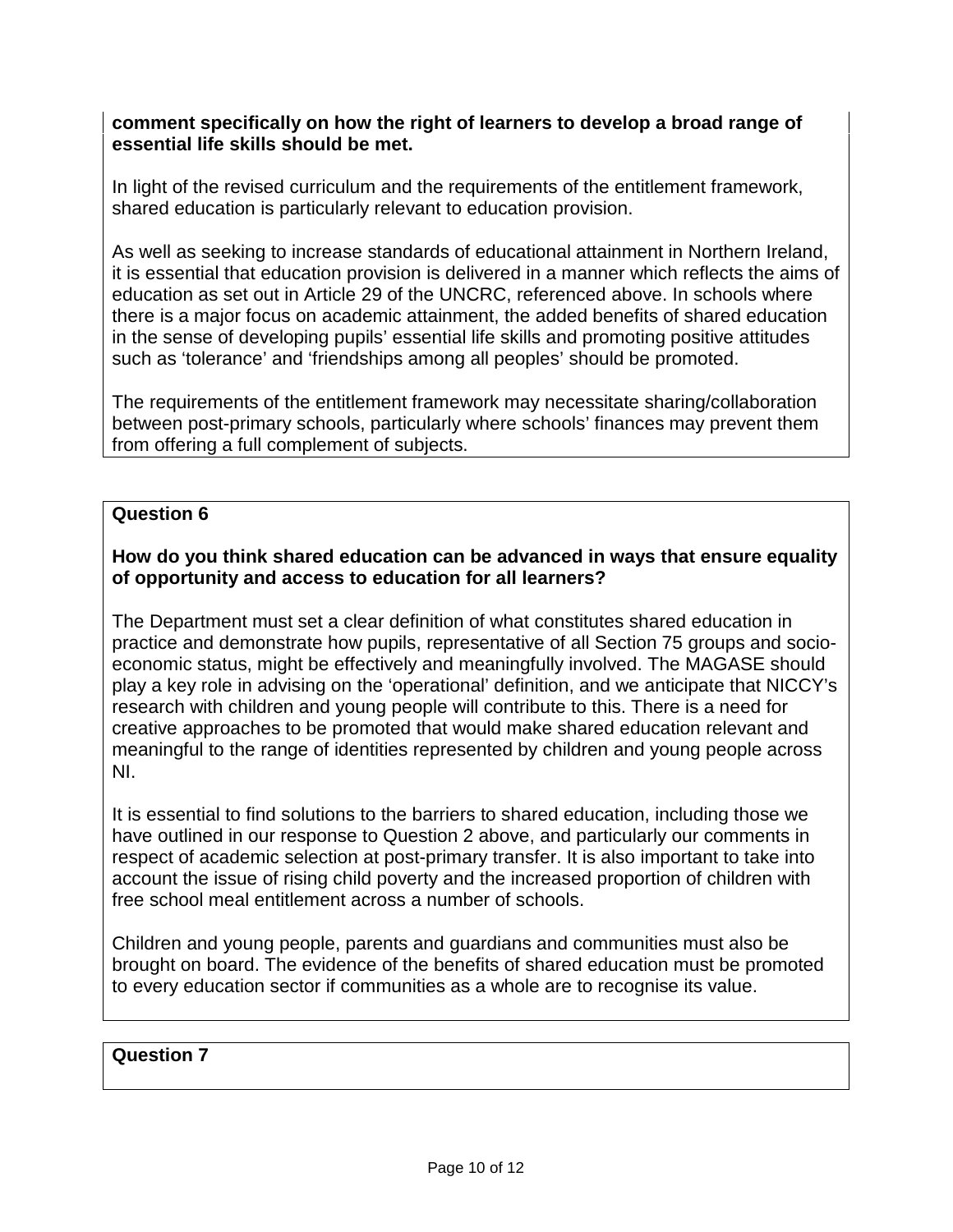**Is there any particular research evidence on shared education that you believe should be considered? If so, please provide full references below and, where possible, attach a copy with your submission (preferably in electronic format).**

Given NICCY's central focus on promoting the voice of children and young people, we would particularly recommend that the results of the annual Young Life and Times Surveys be considered, as appropriate: [http://www.ark.ac.uk/ylt/results/index2.html.](http://www.ark.ac.uk/ylt/results/index2.html)

We provide references below for research and reports cited in our submission:

Research cited in response to Question 1:

In respect of educational disadvantage and vulnerable groups:

NICCY (2008) *Children's Rights: Rhetoric or Reality. A Review of Children's Rights in Northern Ireland 2007/08* (Belfast: NICCY)

Equality Commission for Northern Ireland (2008) *Every Child an Equal Child: An Equality Commission Statement on Key Inequalities in Education and a Strategy for Intervention (Belfast: ECNI).* 

Research cited in response to Question 2:

In our response to Question 2 above, we also reference results of the 2010 Kids' Life and Times Survey: ARK. Kids' Life and Times survey, 2010 [computer file]. ARK http://www.ark.ac.uk/kltwww.ark.ac.uk/klt [distributor], September 2010. In respect of the result referenced at Question 2, that is, pupils from lower income families were less likely to have sat the entrance tests in 2010, using the World Health Organisation Family Affluence Scale, the KLT Survey results revealed that 72% of pupils surveyed and categorised as 'high affluence' sat the tests, 56% of 'medium affluence' sat the tests and 39% of pupils categorised as 'low affluence' sat the tests.

NICCY (2010) *Talking Transfer: Pupils' perspectives of the transfer process in 2010* (Belfast: NICCY).

Department of Education statistics in respect of free school meal entitlement: Department of Education (2012) *School Meals Tables -Table 8: Percentage of pupils entitled to free schools meals by school type: 2007/08 – 2011/12* (DE: Bangor). Available at: [http://www.deni.gov.uk/index/facts-and-figures-new/education](http://www.deni.gov.uk/index/facts-and-figures-new/education-statistics/statistics_and_research_-_statistics_on_education-school_meals.htm)[statistics/statistics\\_and\\_research\\_-\\_statistics\\_on\\_education-school\\_meals.htm](http://www.deni.gov.uk/index/facts-and-figures-new/education-statistics/statistics_and_research_-_statistics_on_education-school_meals.htm)

Papers cited in response to Question 3:

NICCY (February 2012) *Advice to the Department of Education regarding proposals for progressing the Review of Special Educational Needs and Inclusion* (Belfast: NICCY). Available at: [http://www.niccy.org/uploaded\\_docs/2012/Consultations/Jan-](http://www.niccy.org/uploaded_docs/2012/Consultations/Jan-Mar/Advice%20paper%20on%20updated%20SEN%20proposals%20FINAL%20word%20version.pdf)